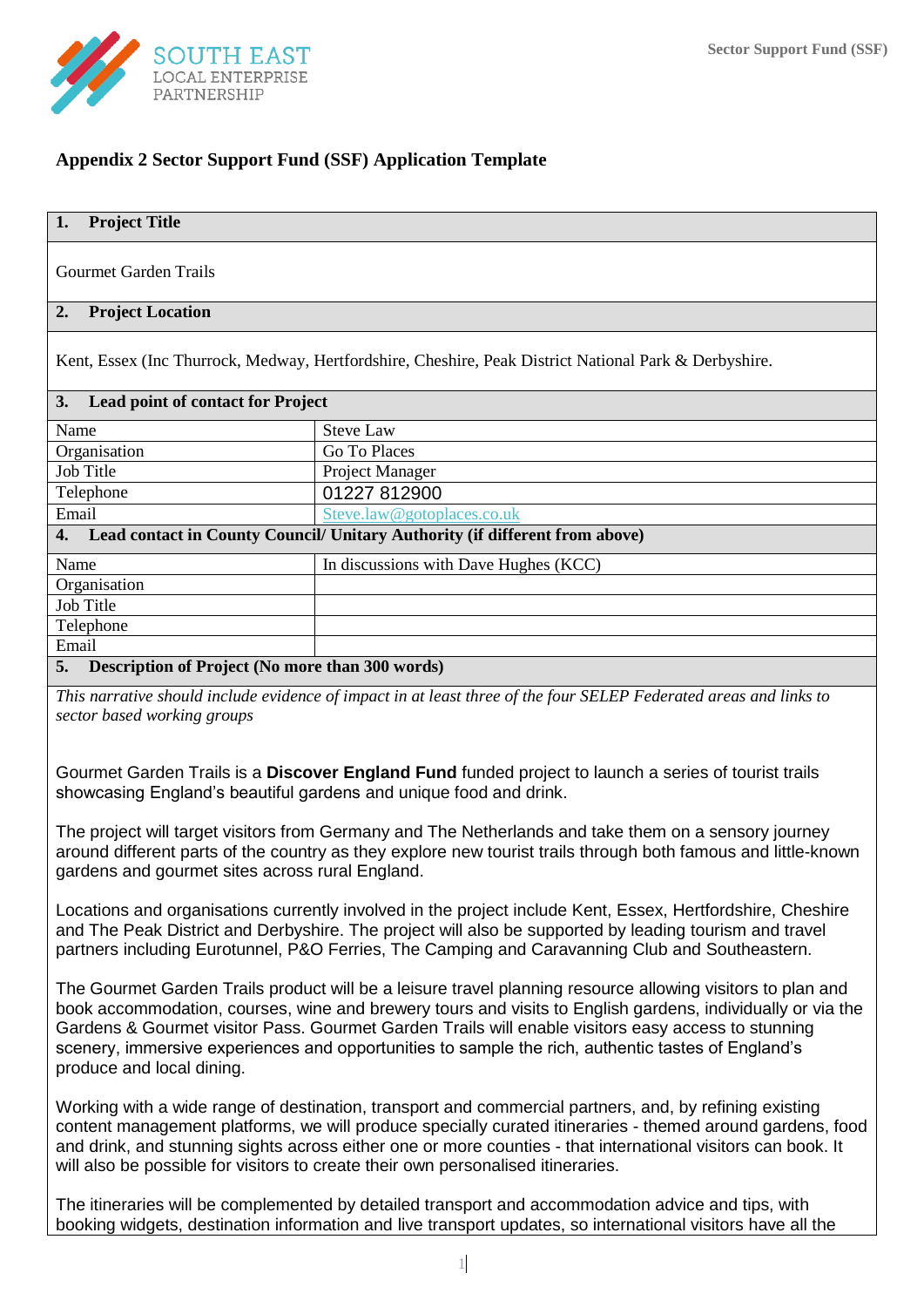

information they need to travel across the country hassle-free.

## **6. Project links to SELEP Strategic Economic Plan**

*Please identify which objectives within the current SEP that this project will assist in delivering*

Promoting innovation is a key part of the SELEP strategy and section 2.44 of the "Growth Deal and Economic Plan" states that this will be driven by businesses themselves. The visitor economy is recognised in the strategy as an area where the region has (or could have) strong competitive advantage, something which we recognise as applying to Kent. The Gourmet Gardens Trails project will develop an innovative tourism platform covering the SELEP areas of Kent, Essex and Medway with the aim of boosting the visitor economy.

A substantial proportion of the region's tourism assets are located in rural areas and the Gourmet Gardens Trails will, by definition, mainly benefit rural tourism (although not excluding urban destinations). We note from section 2.46 of the SELEP Plan that tourism is recognised as a sector which presents new growth and business opportunities. In addition, regeneration projects linked to the creative sector such as those in Folkestone described on page 158 of the SELEP Plan have been proven to increase visitors and grow the local economy. As noted on page 155, in addition to the Creative Quarter in Folkestone, Turner Contemporary in Margate is a further example as is the success of the programme of growth at The Historic Dockyard Chatham which demonstrates the value of continued investment in the heritage sector, over a period of years. Regeneration projects and programmes which focus on higher value attract inward investment evidenced in Kent in recent years by the opening of "boutique" hotels, gastropubs and investment in higher quality accommodation in some pubs. This assists in the revival of 'traditional' resorts which were allowed to decline due to lack of investment, changing trends in tourism and a spiral of decline. We are seeing this being reversed in key places – many Kent resorts are now "on trend" and attracting a new generation of visitors.

In addition to the Gourmet Gardens Trails initial phase we intend to expand the project into additional counties including East and West Sussex (with whom we currently work on other projects) and Surrey.

Through developing itineraries which entice consumers with the high-profile, 'honeypot' destinations we will also take customers off the beaten track into more rural areas of the regions involved where we will seek to increase both visitors and income to these rural areas. Providing SME tourism businesses with the ability to put themselves in the same marketplace as more established 'attractions'.

There will be a minimum of 15 curated itineraries within the SELEP area, working with a minimum of 80 business in Kent, Essex and the regional unitary authority areas.

The Gourmet Garden platform is being developed in such a way as to cater our longer-term aspiration to include a limitless number of tourism related businesses in the platform, to package them up for the travel trade and wider online distributors.

Uptake of this new technology platform will have the effect of connecting SELEP area rural tourism businesses of all sizes particularly SME's with international distributors, helping them reach a wider audience and boosting their productivity.

Within our range of itineraries, we are looking to develop coastal Gourmet Garden themed itineraries, highlighting the south east's great seafood heritage and bringing international tourist to our coastal towns having a positive impact on the coastal communities of the SELEP area.

Gourmet Garden trails will be supporting the diversification of SELEP area businesses through the inclusion of new experiential tourism offers such as foraging courses and behind the scenes tours such as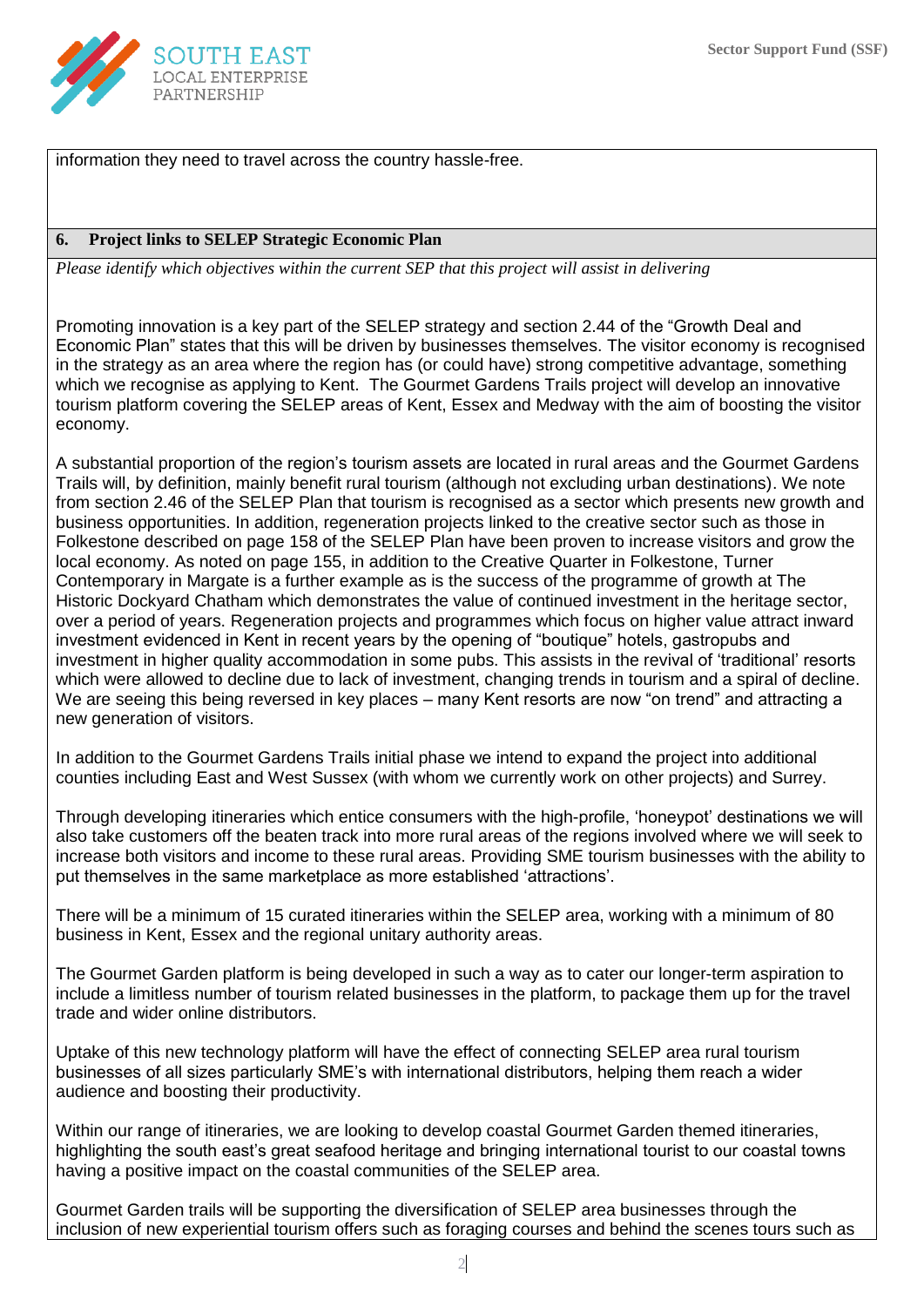

cheese making and gin distillery.

Training will be delivered to a minimum of 80 rural businesses and within each region of the SELEP area on how to work with and attract the travel trade, thus attracting more inward travel and associated income and how to welcome overseas independent visitors. Training will be in the form of face-to-face workshops or online workshops with a supplementary toolkit.

With a focus on gourmet cuisine and particularly locally produced food we will look to work with businesses who are 'traditionally' in food production but have perhaps diversified into tours and experiences, such as cheese, wine and pick your own. The aim of the project is to increase the volume and value of overseas tourism into the destinations allowing these businesses to become more sustainable in the long term and increasing the tourism offer within the project area, in turn this will also create additional jobs – both directly in the visitor economy of the region and indirectly through suppliers and supporting sectors.

Our strategy is to increase the value of the visitor economy and not just a continual drive on volume. This fits well with the SELEP strategy as tourism is seen as low value in terms of output. Focusing on programmes and campaigns that promote quality and encourage increased spend per visit is a key goal.

Our investment partners include key travel organisations covering domestic rail, and cross channel ferry and rail organisations to encourage travel through these SELEP area gateways, capitalising on previous investment in these areas and supporting collaboration between these organisations and our tourism businesses, thus supporting future growth within the SELEP regions.

Leisure and tourism are recognised as an important sector for growth. Tourism is seen as generating 64,000 jobs in Kent (page 173) - our own research based on the Cambridge Economic Impact model suggests this was 72,000 in 2015 so it is clearly a major employer albeit quite fragmented. In West Kent it is recognised as "strong and growing" in the SELEP Plan (page 166) with cultural led investment in Tunbridge Wells identified as a key driver. Leisure and tourism are "important parts of the East Kent economy" (page 47); tourism accounts for 14.5% of all industry in Wealden, the highest percentage in East Sussex (page 106) and tourism is one of the "important contributors towards the employment growth" of East Sussex (page 90) – where we intend to expand the Gourmet Gardens Trails programme in the near future.

The visitor economy has a significant effect on attracting people to live and work in the region. A vibrant tourism industry supports place making and a region which has a wide range of leisure, cultural and heritage assets has a strong appeal and greatly assists in encouraging businesses to locate or relocate. The development of Ebbsfleet Garden City will benefit from its position as a gateway to Kent and Medway and proximity to Kent's tourism assets.

We note from page 90 that there is a need to establish an intervention fund to upgrade and expand tourist accommodation and facilities to better exploit the growth potential of the tourism sector. We believe that this application falls within the scope of a requirement to assist tourism businesses in the region to improve the quality of their product and the way in which they market their offer.

## **7. Total value (£s) of SSF sought (net of VAT)**

£60,000

## **8. Total value (£s) of project (net of VAT)**

£1,270,000

### **9. Total value (£) of match funding (net of VAT)**

#### £1,210,000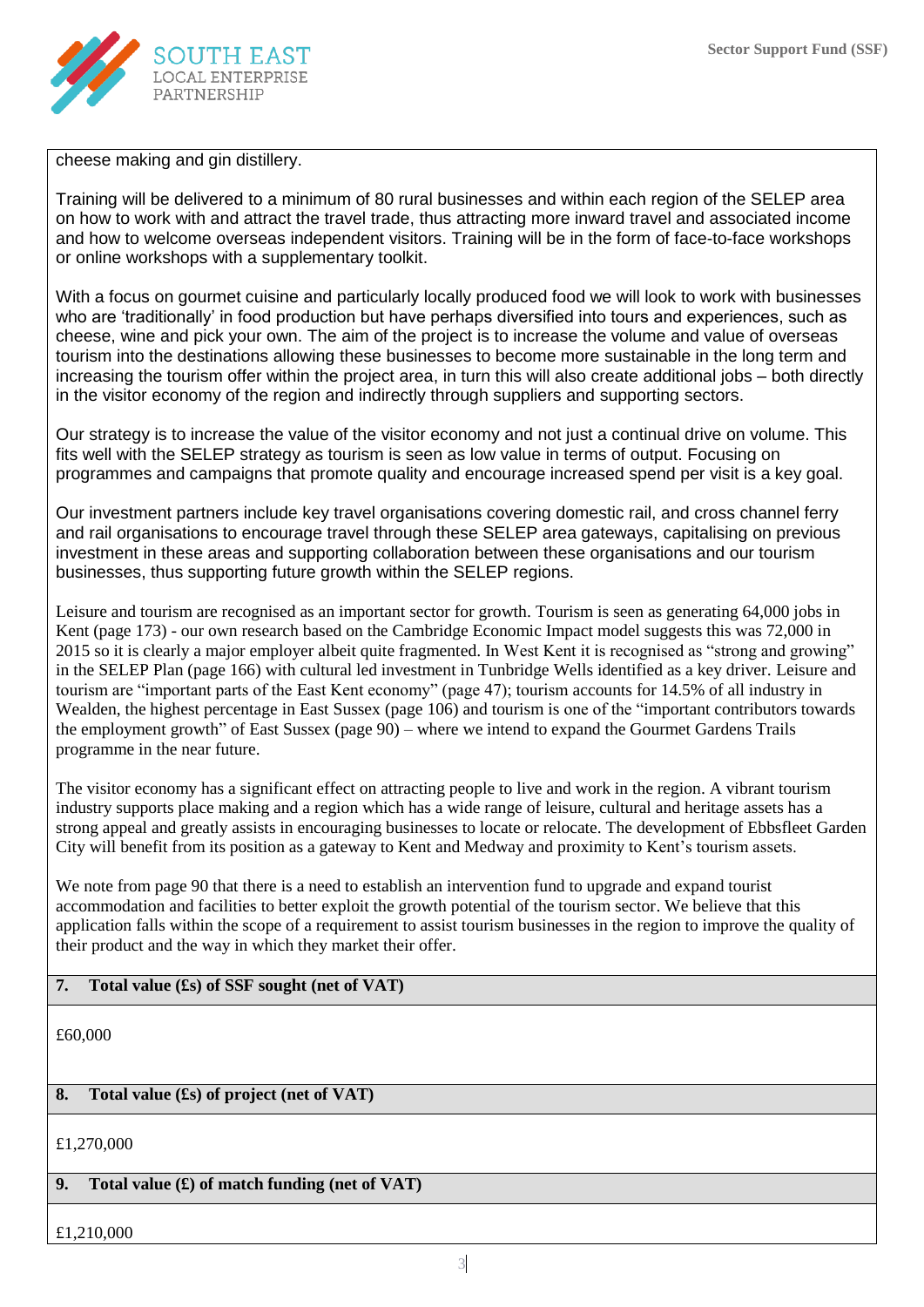

| 10. Funding breakdown $(f_s)$                                                  |         |         |         |              |
|--------------------------------------------------------------------------------|---------|---------|---------|--------------|
| <b>Source</b>                                                                  | 2017/18 | 2018/19 | 2019/20 | <b>Total</b> |
| <b>SSF</b>                                                                     | 60,000  |         |         |              |
| Other sources of funding (please list below, add additional rows if necessary) |         |         |         |              |
| Visit England (DEF)                                                            | 237,000 | 763,000 |         |              |
| Herts LEP                                                                      |         | 25,000  |         |              |
| Go Trade – Interreg                                                            | 20,000  | 20,000  |         |              |
| <b>Project Partners</b>                                                        | 40,000  | 40,000  |         |              |
| Private Investors                                                              | 32,500  | 32,500  |         |              |
| <b>Total Project Cost</b>                                                      | 389500  | 880,500 |         |              |
| <b>Details of match funding</b>                                                |         |         |         |              |

*are there that the match will be provided*

Visit England (DEF) – Funding is secured through a Grant Offer Letter; 17/18 allocation has been received and spent

Herts LEP – Funding is awaiting approval for 18/19

Go Trade – Go To Places is a project partner in Go Trade, this funding represents match funding for joint marketing work at the end of 18/19 and will be received when work is complete.

Project Partners – Visit Kent, Visit Essex, Visit Hertfordshire, Marketing Cheshire Funding is secured through Letters of Commitment and a Project Partner Agreement. 17/18 allocations have been received and spent. 18/19 funding is being processed

Private Investors – P&O, Camping & Caravanning Club, Eurotunnel, Southeastern Funding is agreed through letters of commitment; 17/18 allocations have been received and have been spent. 18/19 allocations are currently being processed.

We are currently in advanced discussions with further Project partners and investors with the intention to increase our match funding.

#### **11. Expected project start and completion dates**

The project runs from November 2017 to March 2019

#### **Key Milestones 12. Key Milestones Description Description Indicative Date** Garden & Gourmet Pass on sale All gardens and food providers will be signed up to the offer and the Gardens and Gourmet Pass will be available to purchase by the Travel Trade and direct by consumers. June 2018 GGT Businesses onboarded & trained Gardens and Gourmet businesses will be 'on-boarded' into the GGT offer and trained August/Sept 2018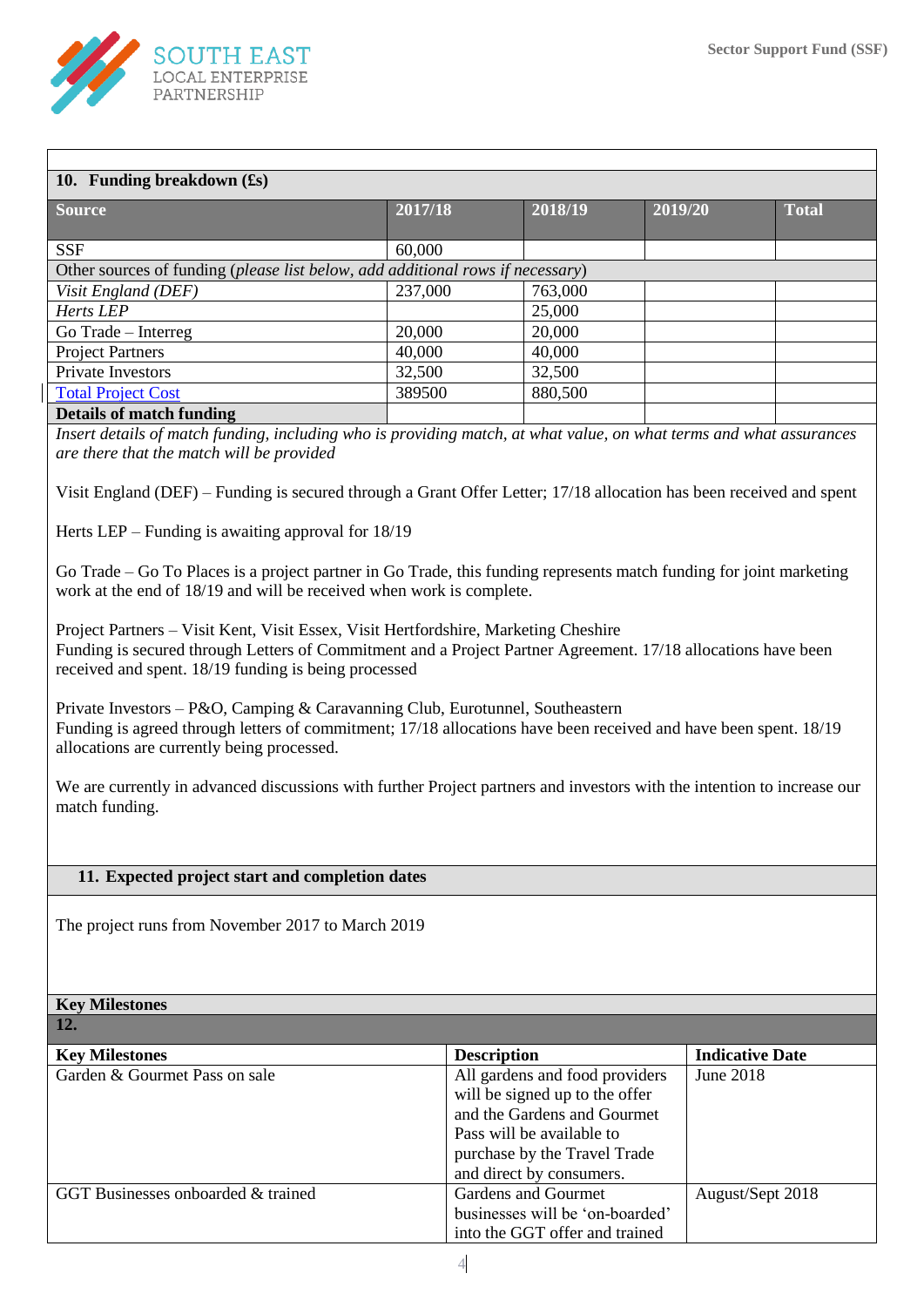

|                                                                                                                           | to use all required systems and   |                              |
|---------------------------------------------------------------------------------------------------------------------------|-----------------------------------|------------------------------|
|                                                                                                                           | travel trade requirements         |                              |
| Itinerary's developed                                                                                                     | Min 6 itineraries per region will | September 2018               |
|                                                                                                                           | be developed to showcase          |                              |
|                                                                                                                           | themes within Gardens and         |                              |
|                                                                                                                           | Gourmet and pair 'honeypot'       |                              |
|                                                                                                                           | attractions with the 'hidden      |                              |
|                                                                                                                           | $gems'$ – Cheese & wine           |                              |
|                                                                                                                           |                                   |                              |
|                                                                                                                           | itinerary, gin and so forth       |                              |
| Gourmet Garden Trails Platform Launched                                                                                   | Travel planning platform          | Jan 2019                     |
|                                                                                                                           | launched to public and travel     |                              |
|                                                                                                                           | trade. Enabling TT and            |                              |
|                                                                                                                           | consumers to purchase bespoke     |                              |
|                                                                                                                           | trips including Kent's off the    |                              |
|                                                                                                                           | beaten track attractions in one   |                              |
|                                                                                                                           | place.                            |                              |
|                                                                                                                           |                                   |                              |
|                                                                                                                           |                                   |                              |
|                                                                                                                           |                                   |                              |
|                                                                                                                           |                                   |                              |
|                                                                                                                           |                                   |                              |
| Benefits created by 2021 (list benefits with                                                                              |                                   |                              |
| number/amount and cash value if applicable)                                                                               |                                   |                              |
| 13.                                                                                                                       |                                   |                              |
| <b>Type of Benefit</b>                                                                                                    | <b>Number of benefits created</b> | <b>Cash value of benefit</b> |
|                                                                                                                           |                                   | f(x)                         |
| Please refer to table below                                                                                               |                                   |                              |
|                                                                                                                           |                                   |                              |
|                                                                                                                           |                                   |                              |
|                                                                                                                           |                                   |                              |
|                                                                                                                           |                                   |                              |
|                                                                                                                           |                                   |                              |
| 14. Value for Money - Benefit/Cost Ratio                                                                                  |                                   |                              |
| Please insert your Benefit/Cost Ratio (i.e. total value of benefits divided by total costs). Please indicate how you have |                                   |                              |

*quantified your benefits and over what period those benefits are expected to be realised*

| <b>Work</b><br>package                         | <b>Outputs</b>                                                                                                                                      | Outcomes by<br>end 2020                                                                                                        | <b>Longer Term Outputs</b><br>by 2024                                                                                                         | Impacts                                                                                                                      |
|------------------------------------------------|-----------------------------------------------------------------------------------------------------------------------------------------------------|--------------------------------------------------------------------------------------------------------------------------------|-----------------------------------------------------------------------------------------------------------------------------------------------|------------------------------------------------------------------------------------------------------------------------------|
| Product<br>development,<br>content and<br>tech | x6 off the shelf<br>bookable<br>itineraries<br>x6 itinerary ideas<br>Itinerary building<br>tool<br>12 signature<br>gardens included<br>in itinerary | 5,525<br>consumers<br>planned and<br>booked a<br>Gourmet<br><b>Garden Trail</b><br>trip<br>independently<br>through<br>booking | 16,575 consumers<br>planned and booked<br>a Gourmet Garden<br><b>Trail trip</b><br>independently or via<br>the trade<br><b>Gourmet Garden</b> | Increased<br>visitor<br>spends in 9<br>counties/1<br>national<br>park,<br>average<br>increase per<br>destination<br>per year |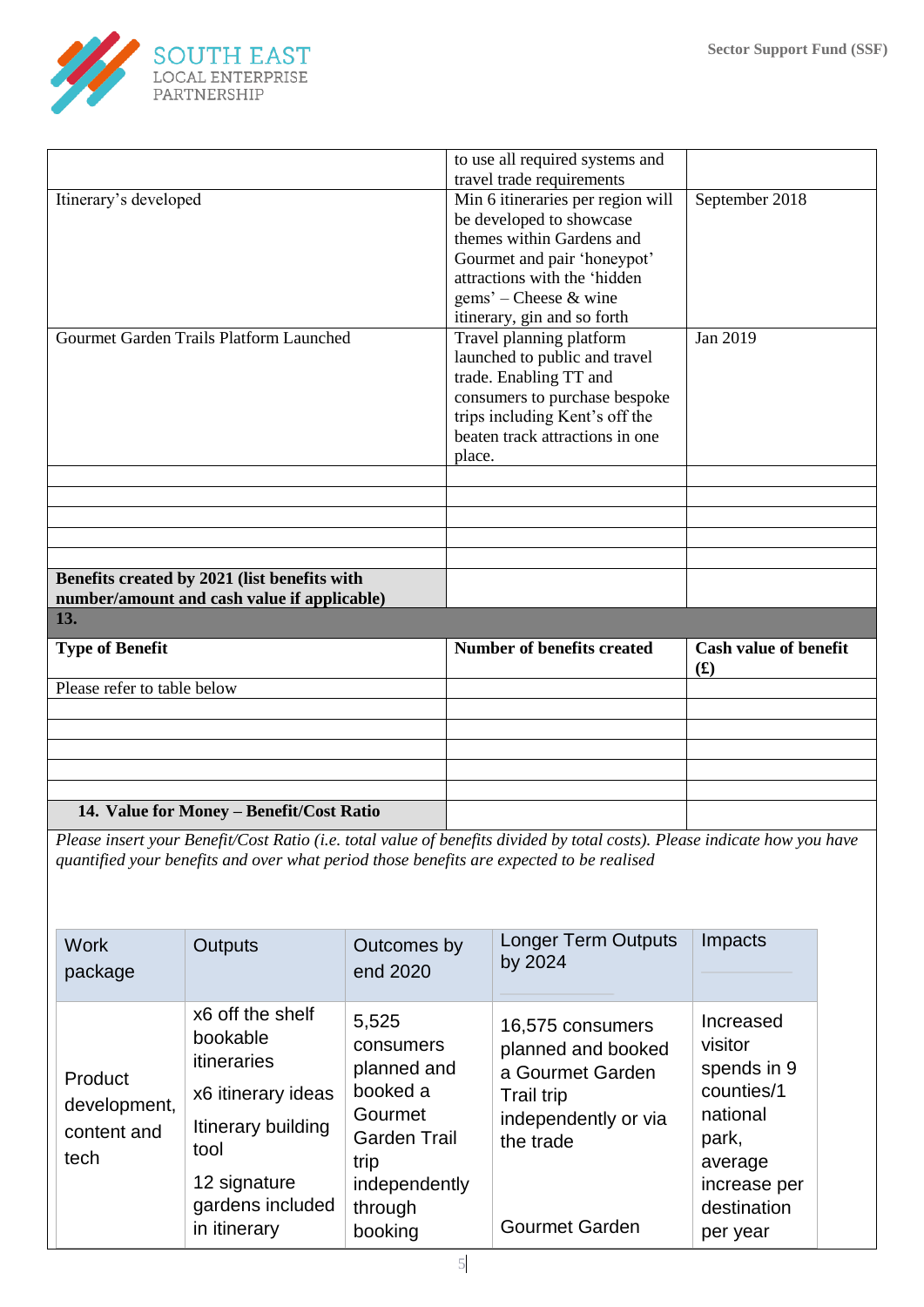

|                       | 24 alternative<br>gardens included<br>in itinerary                  | channel                                    | <b>Trails concept</b><br>extended by trade to<br>2 new areas of | £.5m                                                  |  |
|-----------------------|---------------------------------------------------------------------|--------------------------------------------|-----------------------------------------------------------------|-------------------------------------------------------|--|
|                       | 24 artisan food<br>businesses/<br>eateries included<br>in itinerary | 6 trade<br>operators<br>selling<br>Gourmet | England<br><b>Gourmet Garden</b><br>Trails established as       | Reputation<br>of English<br>food offer<br>improved in |  |
|                       | x new images                                                        | <b>Garden Trails</b>                       | a core brand for rural                                          | three North                                           |  |
|                       | x5 360-degree<br>videos                                             | of England (2)<br>per market)              | England among<br>French/German/Dutch<br>trade                   | European<br>markets                                   |  |
|                       | x5 insider videos                                                   |                                            |                                                                 |                                                       |  |
|                       | 1 trade workshop<br>(testing)                                       | <b>Consumers</b><br>recommending           |                                                                 | England is in<br>the top 10                           |  |
|                       | 4 press visits                                                      | Gourmet<br><b>Garden Trails</b>            |                                                                 | countries in<br>the world for                         |  |
|                       | 1 press toolkit                                                     | via user                                   |                                                                 | a special                                             |  |
|                       | 1 social media                                                      | generated                                  |                                                                 | interest trip                                         |  |
|                       | influencer trip                                                     | content<br>(itineraries)                   |                                                                 | on the<br>theme of                                    |  |
|                       | 2 consumer<br>facing tactical                                       | Awareness of                               |                                                                 | gardens and                                           |  |
|                       | campaigns (e.g.                                                     |                                            |                                                                 | /or food                                              |  |
| Consumer<br>marketing | with P&O<br>Ferries)                                                |                                            |                                                                 |                                                       |  |
|                       | 3 in market                                                         | the Garden<br>product of                   |                                                                 |                                                       |  |
|                       | awareness                                                           | England                                    |                                                                 |                                                       |  |
|                       | campaigns                                                           | increased<br>among target                  |                                                                 |                                                       |  |
|                       | 1 media<br>partnership                                              | segments                                   |                                                                 |                                                       |  |
|                       | 3 videos for<br>social media                                        | Awareness of                               |                                                                 |                                                       |  |
|                       | 1 trade tool kit                                                    | good English                               |                                                                 |                                                       |  |
|                       | 6 f2f trade<br>training events                                      | food product<br>increased                  |                                                                 |                                                       |  |
| Trade                 | 10 online trade<br>training sessions                                | among target<br>segments                   |                                                                 |                                                       |  |
| Engagement            | 3 trade<br>familiarisation<br>visits                                | 100 overseas<br>agents trained             |                                                                 |                                                       |  |
|                       | 1 UK in bound<br>event                                              | to sell Gourmet<br><b>Garden Trails</b>    |                                                                 |                                                       |  |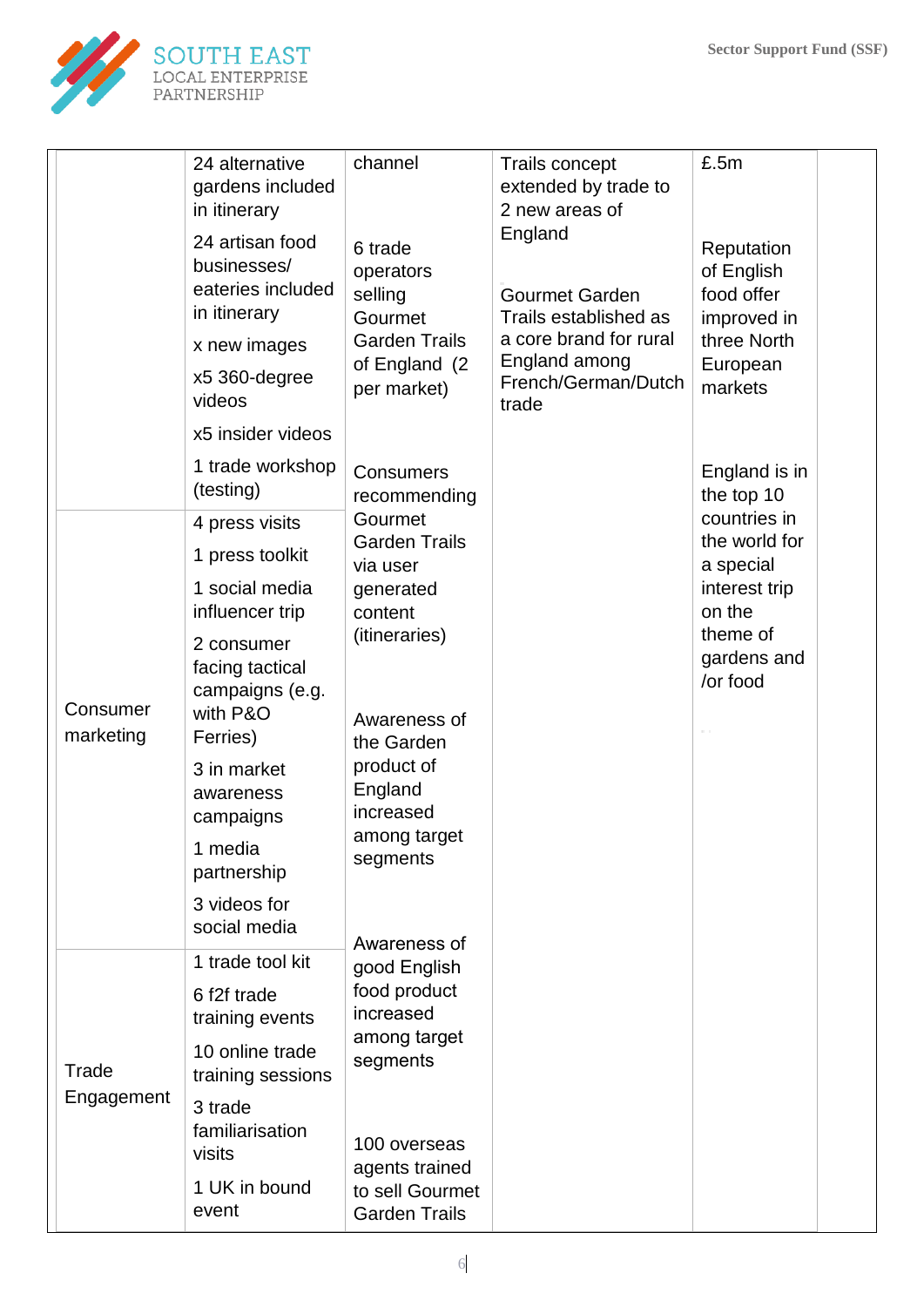

|                                   | 2 trade<br>exhibitions            | of England                                                                                                  |  |  |
|-----------------------------------|-----------------------------------|-------------------------------------------------------------------------------------------------------------|--|--|
|                                   | 6 trade events<br>on territory    | Front-line staff                                                                                            |  |  |
| Product<br>development,<br>people | 120 front line<br>people trained  | in $60$<br>garden/food<br>businesses<br>more aware of<br>international<br>visitor<br>expectations/<br>needs |  |  |
|                                   | 10 training<br>events             |                                                                                                             |  |  |
|                                   | 10 web-based<br>training sessions |                                                                                                             |  |  |
|                                   | 3 new business<br>networks        |                                                                                                             |  |  |

Please note: The above table are based on initial analysis and expectation of outcomes/impacts. Through the development of the project more insight into the target market and potential limitations of technology will be gained and these metrics will be reviewed accordingly.

Metrics will be agreed with the independent agency SQW.

To calculate a target of an additional 5,525 visits from the three target markets by 2020 and additional 16,575 visits by 2024, we have made the following calculations.

The total number of visits from the three target markets to the target countries for the purpose of a holiday or for a miscellaneous visit using 2016 IPS data is 850,000.

A target of 5,525 additional visits by 2020 is roughly 0.5% increase on 2016. Based on the Visit Kent Cambridge model spend figures which give an average spend per trip of £182, this would translate into an additional spend of £1,005,550 based on 3.5 nights by 2020 (2 years).

After 6 years we expect this to move to 3:1 at £3,016,650 additional income.

Based on data from the Visit Kent Cambridge model & 2016 IPS data, excluding inflation

#### **15. Value for Money – Other Considerations**

*Please detail benefits that cannot be quantified or cannot be quantified without lengthy or expensive analysis. This narrative should include details on why the benefit can't be quantified. If your BCR does not meet the standard 2:1 – please use this section to set out why the investment should be considered*

This project will deliver various long term benefits, including but not limited to the development of an itinerary booking platform, whilst it will be developed for the themes of Gourmet & Gardens there is the long term aim that it can be white labelled and used for any chosen theme by organisations within the tourism sector and therefore incorporating all forms of tourism 'attractions' and presenting them to the international market.

The project will also include training to tourism businesses of all sizes on how best to engage and maximise the benefits of working with the travel trade.

Both benefits will have long term effects, whilst we intend to measure any uplift in knowledge and confidence of businesses to engage with the travel trade, it is not within the scope or budget of the project to monitor the long term financial benefits.

7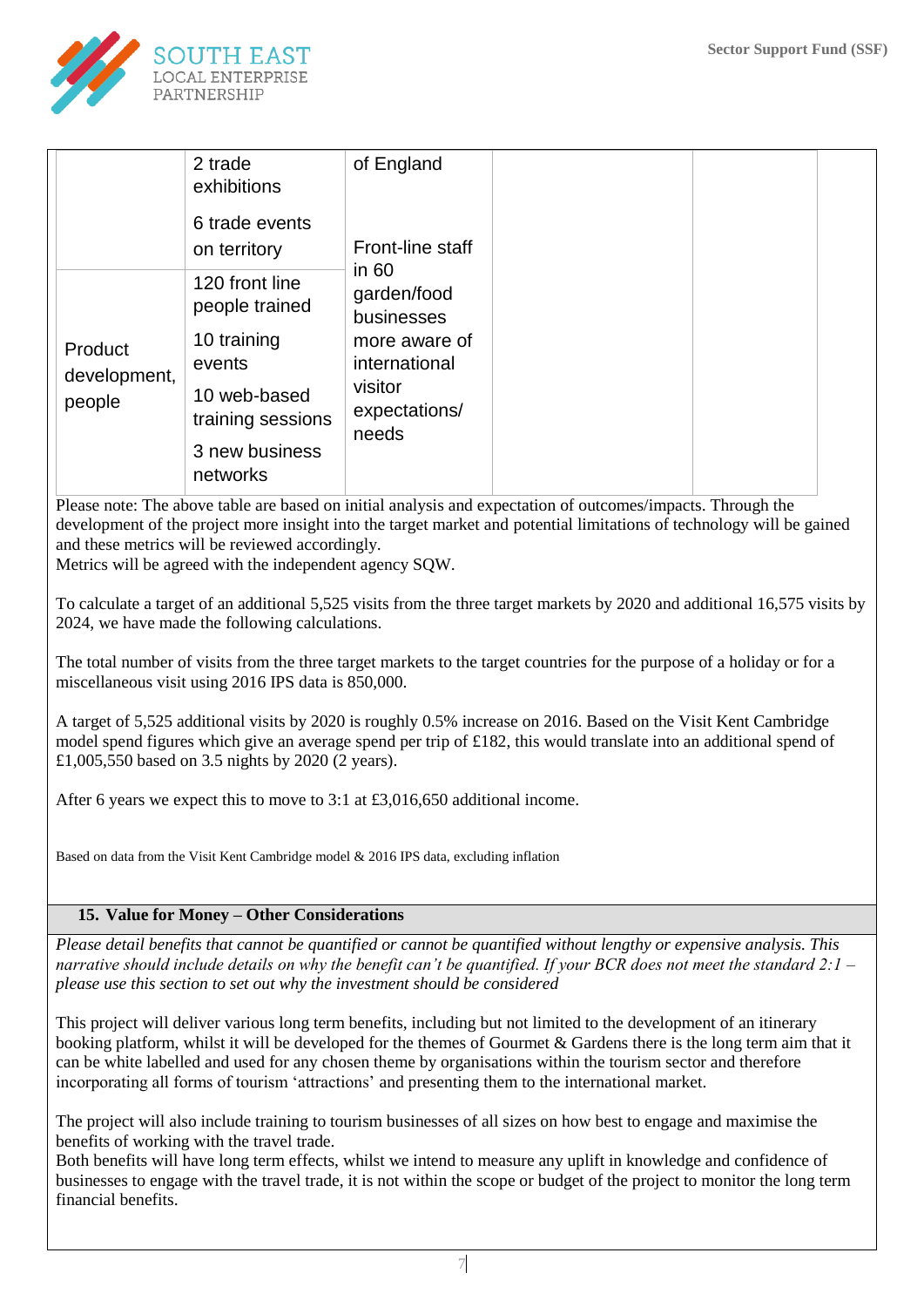

## **16. Dependencies and Risks**

*Please detail any scheme dependencies, risks and delivery constraints which may impact on the delivery of the project and or the benefits achieved through SSF investment in the Project*

| <b>Risk</b>                                                                                                     | <b>What is</b><br>the<br>Likelihood?<br>High (H)/<br><b>Medium</b><br>(M)/<br>Low (L) | How<br>serious<br>would the<br>effect<br>be?<br>(H/M/L) | Consequence                                                                                                                                                                                                                            | Action you will<br>take to help<br>reduce<br>the risk                                                                                               | Who is<br>responsible<br>for dealing<br>with the risk? |
|-----------------------------------------------------------------------------------------------------------------|---------------------------------------------------------------------------------------|---------------------------------------------------------|----------------------------------------------------------------------------------------------------------------------------------------------------------------------------------------------------------------------------------------|-----------------------------------------------------------------------------------------------------------------------------------------------------|--------------------------------------------------------|
| <b>RK1- Recruiting</b><br>Project<br><b>Partners</b><br>Delays in securing<br>commitments from<br>core partners | H                                                                                     | H                                                       | <b>Bid submission</b><br>amended to reflect<br>partner changes,<br>revise content                                                                                                                                                      | Secure signed<br>partner<br>agreements at<br>an early stage,<br>extend potential<br>partner<br>dialogues to<br>secure possible<br>substitutes       | <b>GTP Bid Development</b><br>Team                     |
| RK2-DEF2<br>14 potential<br><b>Projects</b><br>competing for<br>the same<br>potential<br><b>Partners</b>        | M                                                                                     | M                                                       | Creates confusion<br>for possible<br>partners who may<br>have limited staff<br>resources/ funds to<br>provide the<br>required match.<br>Loss of a key<br>project partner that<br>has been targeted<br>by GTP                           | Communicate<br>regularly with<br>possible<br>partners.<br>Consider farming<br>work packages<br>out to partners<br>for a financial<br>participation. | <b>GTP Bid Development</b><br>Team                     |
| RK3- Delays in<br>approving<br>project                                                                          | H                                                                                     | $\mathsf{H}$                                            | Original<br>programme delivery<br>period of 2 years<br>reduced to 17<br>months, potential<br>adverse impact on<br>the delivery<br>timeline/project<br>team recruitment<br>/inability to meet<br>Year1 travel trade<br>product launches | Work closely<br>with Visit<br>England & Visit<br><b>Britain to assist</b><br>in meeting the<br>approval<br>timetable                                | Visit England/GTP                                      |
| <b>RK4- Recruiting</b><br>the project team<br>Inability to recruit<br>key personnel -<br>Possible skills        | M                                                                                     | H                                                       | Slowing of the<br>project progress                                                                                                                                                                                                     | Build in a<br>contingency<br>period into the<br>delivery plan.<br>Possible staff                                                                    | <b>GTP</b>                                             |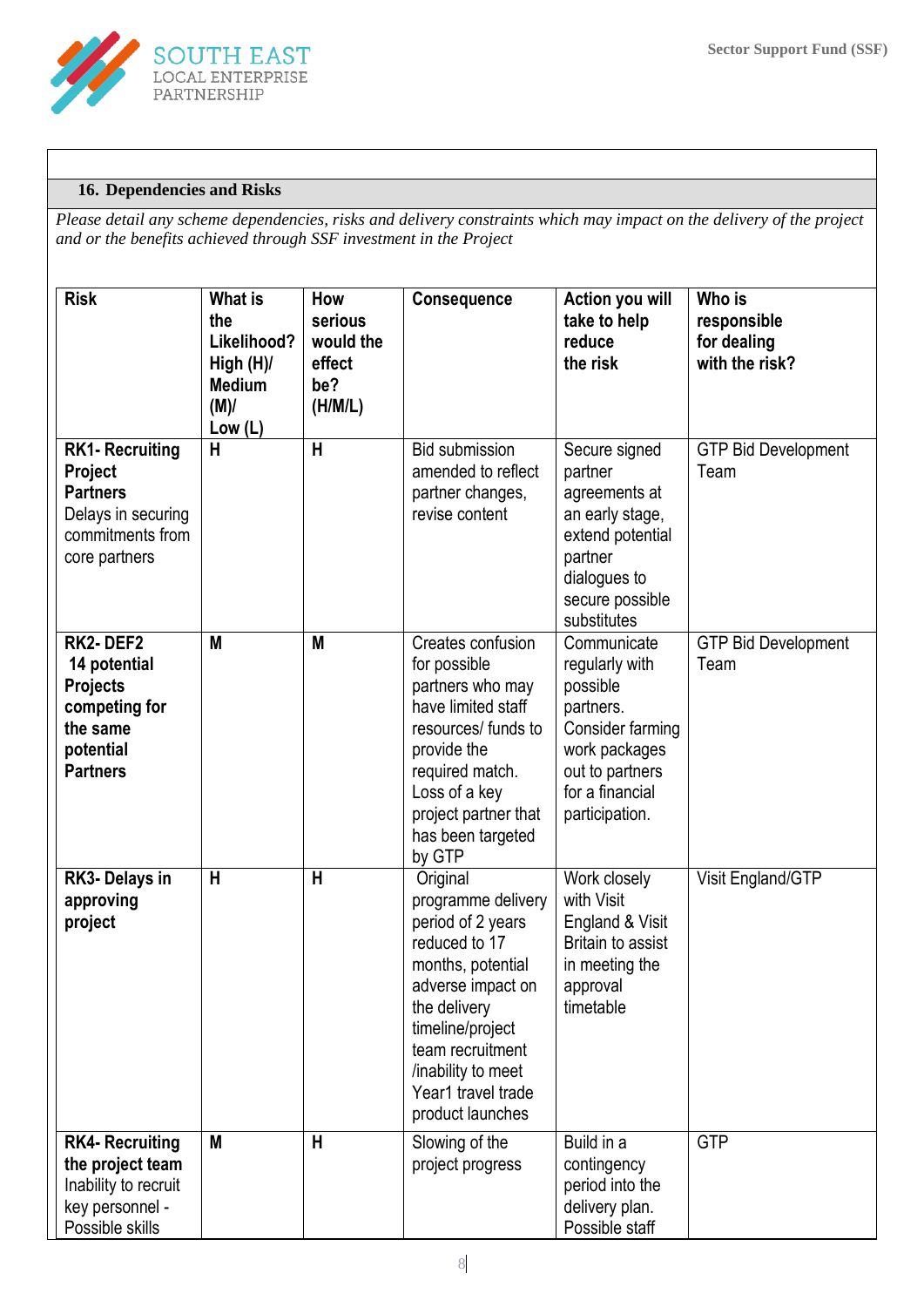

| shortage if all the<br>12 VE approved<br>projects are<br>seeking similar<br>staff at the same<br>time for short term<br>project support |   |   |                                                                                                                                                                                   | secondments<br>from GTP and<br>project partners.<br>Short term<br>backfilling by<br>consultants.<br>Keep client<br>regularly<br>appraised                                                                                                                |                                                                                    |  |
|-----------------------------------------------------------------------------------------------------------------------------------------|---|---|-----------------------------------------------------------------------------------------------------------------------------------------------------------------------------------|----------------------------------------------------------------------------------------------------------------------------------------------------------------------------------------------------------------------------------------------------------|------------------------------------------------------------------------------------|--|
| <b>RK5-Project</b><br>Management:<br>Project actions are<br>not completed by<br>31 March 2019                                           | L | H | Reputational risk to<br>GTP and partners;<br>project is not<br>complete and future<br>funding is put at<br>risk.                                                                  | Project manager,<br>Director and<br>compliance team<br>to oversee<br>delivery of the<br>project with<br>regular reports<br>on progress to<br>partners,<br>highlighting<br>issues as they<br>arise for<br>partners'<br>resolution.                        | All Partners and Project<br>manager, Project<br>Director, GTP and all<br>partners. |  |
| <b>RK6-Suppliers to</b><br>create a digital<br>platform:<br>Delay with<br>appointing delivery<br>suppliers                              | H | M | Due to lengthy<br>procurement<br>process - potential<br>of delays to project<br>of approximately 4-<br>5 weeks.                                                                   | Work with<br>appointed<br>suppliers to<br>ensure they are<br>aware of the<br>delivery dates<br>and short<br>timeframe.<br>Start the<br>procurement<br>brief as soon as<br>the funds are<br>granted.                                                      | <b>GTP</b>                                                                         |  |
| <b>RK7-: Curated</b><br>content<br>Managing multiple<br>partners content.                                                               | H | M | Potential of multiple<br>entries for<br>individual<br>Gardens/food<br>producers/signature<br>restaurants which is<br>not user friendly.<br>Links to partner<br>sites not in place | Ensure key<br>project staff in<br>post to gather &<br>curate content<br>Robust and<br>secure data<br>feeds from third<br>party systems<br>that refresh data<br>on a pre-set<br>frequency<br>Pre-launch<br>check: user tests<br>on the final<br>interface | GTP and all partners<br>Visit England                                              |  |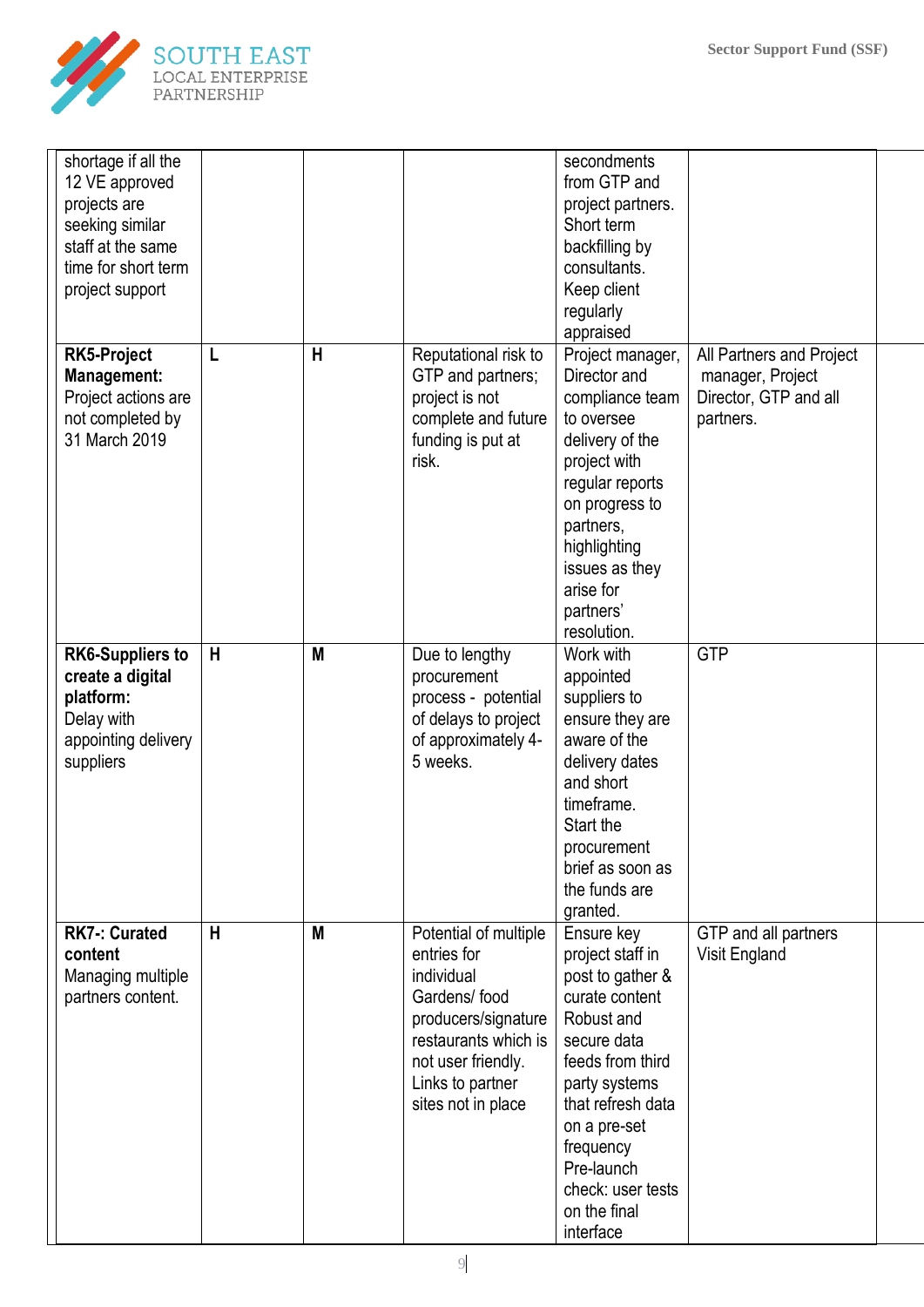

| RK8: DEF2 State<br>Aid compliance                                               | H | $\overline{H}$ | Project bid<br>submission is<br>rejected                                                                           | Ensure early<br>legal opinion is<br>sought on the<br>scope of the<br>project and the<br>emerging bid<br>draft to ensure<br>state aid issues<br>are addressed<br>and mitigated                                 | GTP and partners        |  |
|---------------------------------------------------------------------------------|---|----------------|--------------------------------------------------------------------------------------------------------------------|---------------------------------------------------------------------------------------------------------------------------------------------------------------------------------------------------------------|-------------------------|--|
| <b>RK9-Live</b><br>product launch<br>delayed                                    | M | $\mathsf{H}$   | Unable to launch at<br>trade events and<br>set up bookable<br>product with Tour<br>Operators/Carriers/<br>partners | Work closely<br>with the supplier<br>to ensure all key<br>targets and<br>delivery dates<br>are met.<br>Maintain close<br>dialogue with VE                                                                     | GTP and partners        |  |
| RK10-Digital<br>Guides:<br>New video and<br>imagery will look<br>'very wintery' | H | L              | Out of season (for<br>Gardens) digital<br>guides won't inspire<br>visitors                                         | Utilise existing<br>video and<br>imagery to<br>showcase other<br>seasons. Shoot<br>from April 2018                                                                                                            | GTP and partners        |  |
| RK11-Digital<br>Guides:<br>Live guides<br>delayed                               | M | M              | Unable to launch at<br>trade events                                                                                | Work closely<br>with the supplier<br>to ensure all key<br>targets and<br>delivery dates<br>are met. Allocate<br>extra funding<br>for writing and<br>collation<br>resources to<br>ensure we meet<br>deadlines. | <b>GTP and Partners</b> |  |
| RK12-Trade<br>events:<br>Product not ready<br>in time                           | M | M              | Unable to launch at<br>trade events                                                                                | As above - work<br>closely with<br>suppliers to<br>ensure we have<br>a product to<br>showcase using<br>in house<br>resources                                                                                  | <b>GTP</b>              |  |
| <b>RK13-Marketing</b><br>& PR:<br>Product not<br>reaching target<br>sectors     | L | L              | Project will not<br>provide increase in<br>visitor numbers<br>from key markets                                     | Develop a robust<br>marketing and<br>PR plan - with a<br>review of the<br>budget and<br>resource to<br>deliver.                                                                                               | GTP and partners        |  |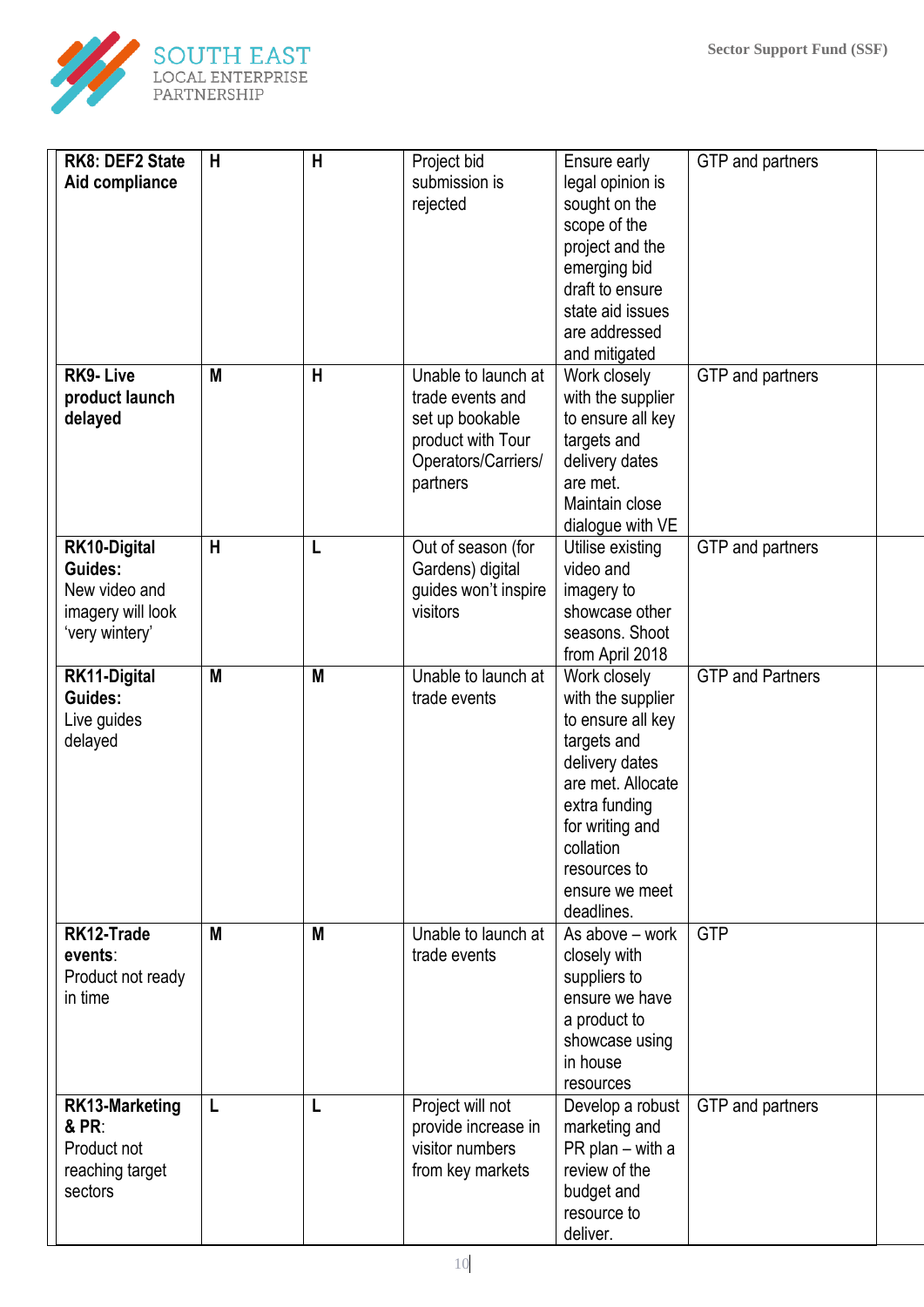

| $RK14 - Key$<br><b>Partner</b><br><b>Withdraws</b><br>during the<br>project                              | M | H | Reputational risk to<br>GTP and partners.<br>Loss of elements of<br>the bookable<br>Product, costs for<br>redesigning the<br>platform and any<br>supporting<br>collateral<br>Match funding<br>reduced. | Work closely<br>with the project<br>partners,<br>ensuring all<br>understand what<br>is required and<br>by when. Clarity<br>at the start of the<br>project and<br>partner<br>agreement<br>Secure signed<br>partner<br>agreements at<br>an early stage.<br>Dependent on<br>the resulting<br>impact, seek<br>redress from the<br>exiting partner,<br>Possible legal<br>action<br>/compensation.<br>Discuss the<br>option of<br>securing a<br>replacement<br>partner with<br>VE/VB | Partnership Governance |  |
|----------------------------------------------------------------------------------------------------------|---|---|--------------------------------------------------------------------------------------------------------------------------------------------------------------------------------------------------------|--------------------------------------------------------------------------------------------------------------------------------------------------------------------------------------------------------------------------------------------------------------------------------------------------------------------------------------------------------------------------------------------------------------------------------------------------------------------------------|------------------------|--|
| RK15-Resource:<br>The project has<br>insufficient<br>resources to<br>deliver the outputs<br>and outcomes | M | L | In extreme<br>circumstances,<br>termination of the<br>contract due to<br>major default. Loss<br>of reputation for<br>GTP.                                                                              | Ensure the<br>budget forecast<br>is accurate and<br>that all partners<br>understand and<br>sign up to their<br>delivery<br>obligations,<br>including<br>management of<br>project<br>overspend in<br>specific work<br>packages<br>(embedded in<br>partnership<br>agreement and<br>all project docs                                                                                                                                                                              | GTP and all partners   |  |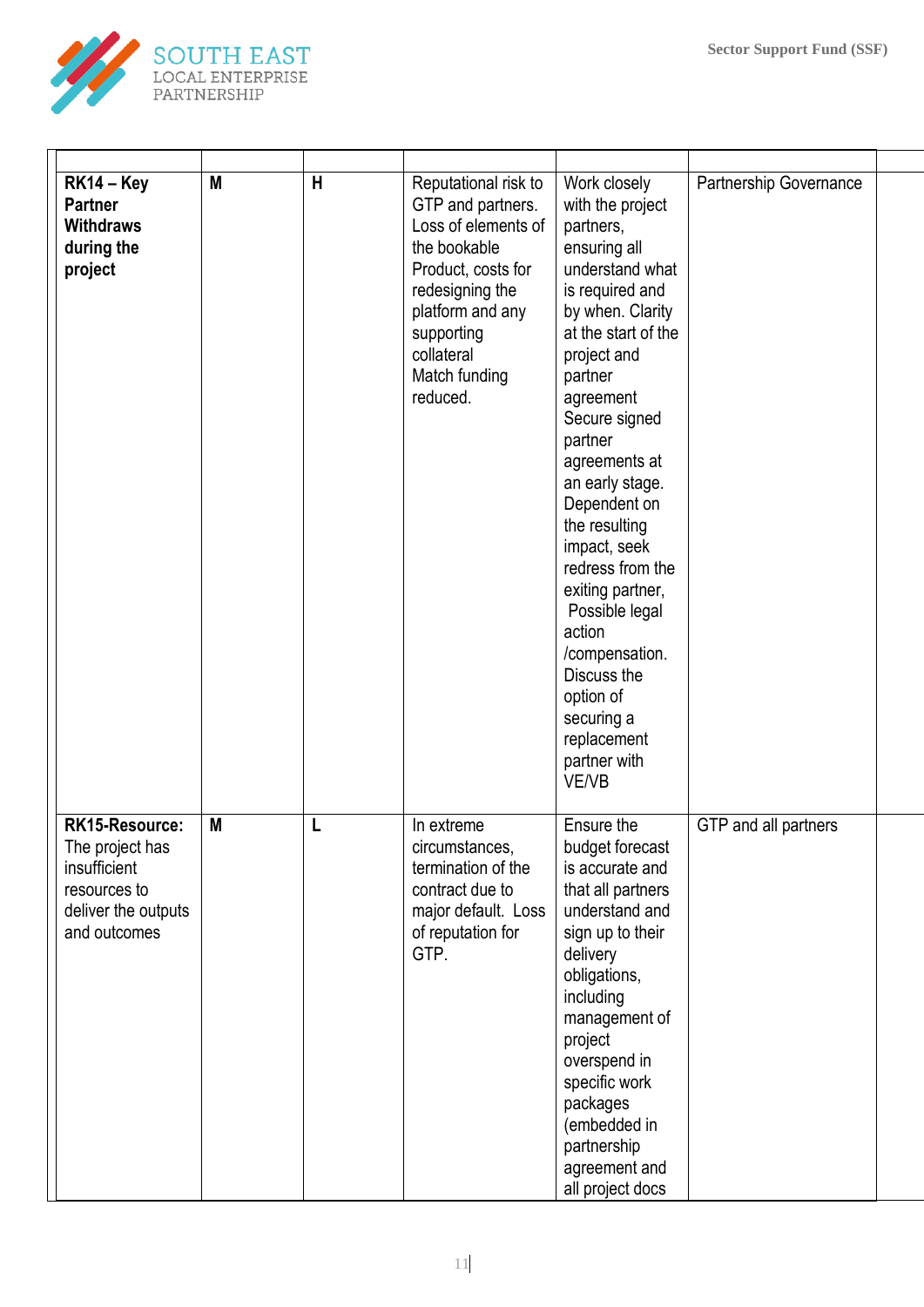

| RK16-Loss of<br>key workers<br>during the lifetime<br>of the project.                                                                                                                        | M | L | Possible contract<br>termination.<br><b>Reputational loss</b><br>for GTP, loss of<br>contract payments                                                                      | Sufficient notice<br>periods on<br>contracts to<br>enable the lead<br>partner to recruit<br>replacements.<br>All partners to<br>identify key                                                                 | All partners            |  |
|----------------------------------------------------------------------------------------------------------------------------------------------------------------------------------------------|---|---|-----------------------------------------------------------------------------------------------------------------------------------------------------------------------------|--------------------------------------------------------------------------------------------------------------------------------------------------------------------------------------------------------------|-------------------------|--|
|                                                                                                                                                                                              |   |   |                                                                                                                                                                             | workers whose<br>departure might<br>put the project at<br>risk.<br>Ensure docs &<br>correspondence<br>is saved in<br>shared drive.                                                                           |                         |  |
| <b>RK17-</b><br>Accountable<br><b>Body</b><br>Confusion of who<br>is the sole<br>Accountable Body<br>for overseeing the<br>contract and the<br>lead organisation<br>to which GTP<br>reports. | M | M | Unnecessary staff<br>and budget<br>resources in<br>managing multi<br>reporting<br>Processes,<br>conflicting strategic<br>guidance "too many<br>cooks"                       | GTP to be the<br>lead partner and<br>accountable<br>body, and to<br>provide single<br>point of contact<br>details.                                                                                           | <b>GTP</b>              |  |
| RK18-Project<br><b>Management:</b><br>DEF reports are<br>not submitted                                                                                                                       | L | L | Reputational risk to<br>GTP and partners;<br>project spend is not<br>reclaimed causing<br>impact on cash flow<br>to GTP.<br>May also put future<br>DEF projects at<br>risk. | Compliance and<br>finance team to<br>manage DEF<br>reports - with<br>PM, PD and<br>teams providing<br>updates for<br>reports                                                                                 | GTP and all partners    |  |
| <b>RK19-Partners:</b><br>Partnership<br>working breaks<br>down, one of more<br>partner(s) leave<br>the project.                                                                              | L | M | Product not<br>delivered for some<br>partners.<br>Match funding<br>reduced.                                                                                                 | Work closely<br>with the project<br>partners,<br>ensuring all<br>understand what<br>is required and<br>by when.<br>Set up<br>partnership<br>agreements.<br>Invoice partners<br>for match<br>funding no later | GTP & Partnership Board |  |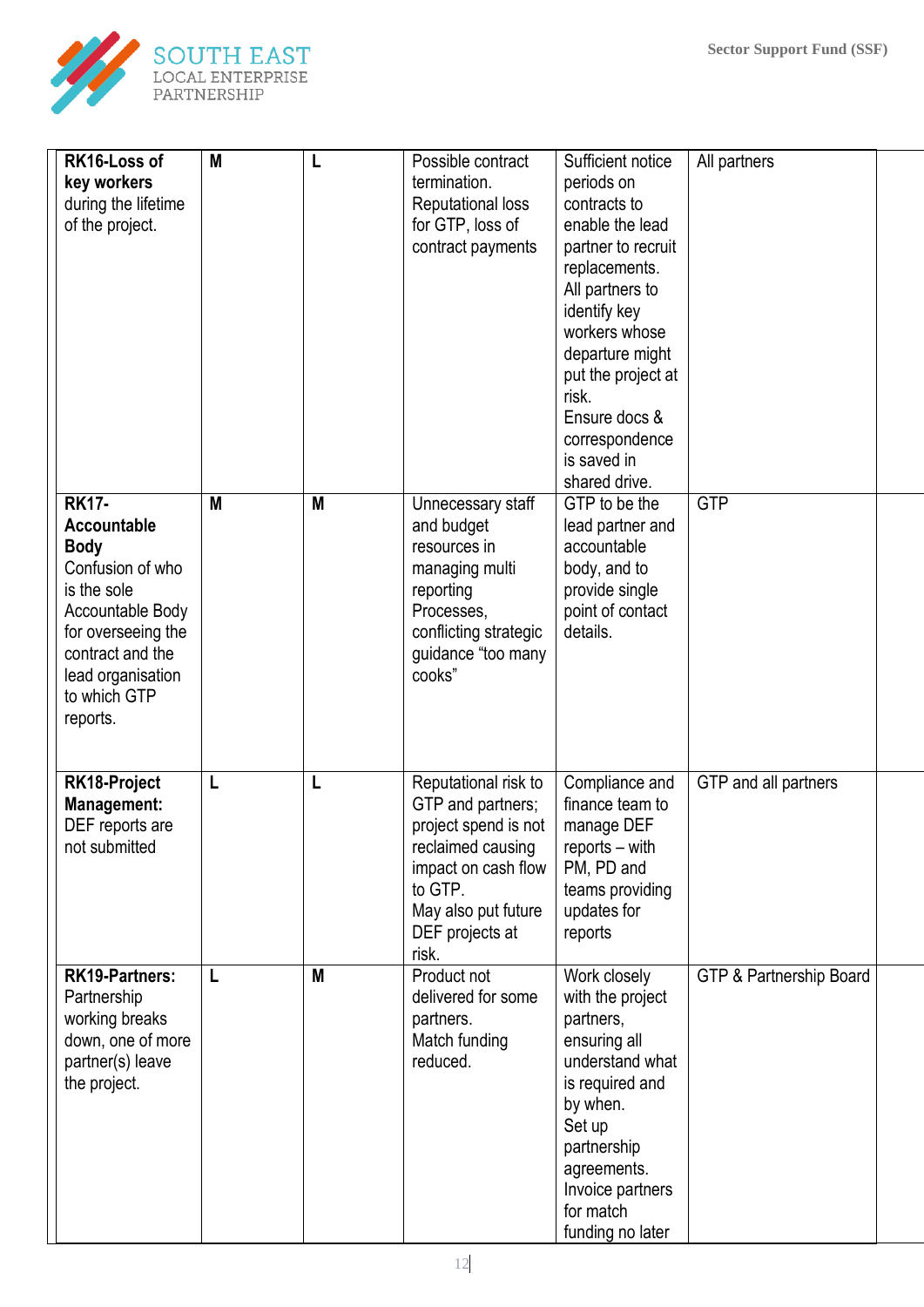

| RK20 - Project<br><b>Dissemination:</b><br>No central event<br>provided                                                                                           | M | M | Unable to share<br>learnings and<br>showcase the<br>project partnership<br>led by GTP.                                                                                                                                                              | than November<br>2017. (following<br>project approval)<br>Continue dialog<br>with VE/VB to<br>help drive an<br>event. Work with<br>other DEF2<br>project leads to<br>explore options<br>to jointly create a<br>dissemination<br>event                                                                                                                                          | <b>GTP</b> |  |
|-------------------------------------------------------------------------------------------------------------------------------------------------------------------|---|---|-----------------------------------------------------------------------------------------------------------------------------------------------------------------------------------------------------------------------------------------------------|--------------------------------------------------------------------------------------------------------------------------------------------------------------------------------------------------------------------------------------------------------------------------------------------------------------------------------------------------------------------------------|------------|--|
| RK21-Poor<br>management of<br>organisational<br>capacity leads to<br>reduced<br>efficiency,<br>adversely<br>impacting on<br>delivering a<br>successful<br>project | H | M | Inability to<br>effectively deliver<br>cost efficiencies<br>across multiple<br>managed projects<br>by not identifying<br>the opportunities of<br>common outputs<br>requirements to<br>produce cost<br>efficiencies across<br>all work<br>programmes | Review<br>GTP/VK/VH<br>projections of<br>known work<br>strands /activity<br>over next 2<br>years.<br>Ensure staff time<br>allocation<br>system is<br>enacted<br>Prioritise work<br>streams.<br>Revise<br>Marketing<br>strategy for the<br>whole<br>organisation.<br>Align work<br>programmes to<br>ensure<br>connectivity<br>/complementarity<br>with DEF2<br>planned activity | <b>GTP</b> |  |
| k<br>17 State Aid Implications                                                                                                                                    |   |   |                                                                                                                                                                                                                                                     |                                                                                                                                                                                                                                                                                                                                                                                |            |  |

## **17. State Aid Implications**

*Please indicate how your project complies with State Aid Regulations*

The DEF2 Gourmet Gardens Trail project has been notified by the UK Government in February 2018 to the European Commission under Article 53 (Aid for culture and heritage conservation) of the General Block Exemption [\(651/2014 OJ L187/1](http://eur-lex.europa.eu/legal-content/EN/TXT/?uri=uriserv:OJ.L_.2014.187.01.0001.01.ENG)  of  $26^{th}$  [June 2014\)](http://eur-lex.europa.eu/legal-content/EN/TXT/?uri=uriserv:OJ.L_.2014.187.01.0001.01.ENG).

*NB: A declaration of compliance with EU or other State Aid Regulations will be required prior to any SSF being provided. If your project is awarded SSF it will be subject to a condition requiring the repayment of funding in the*